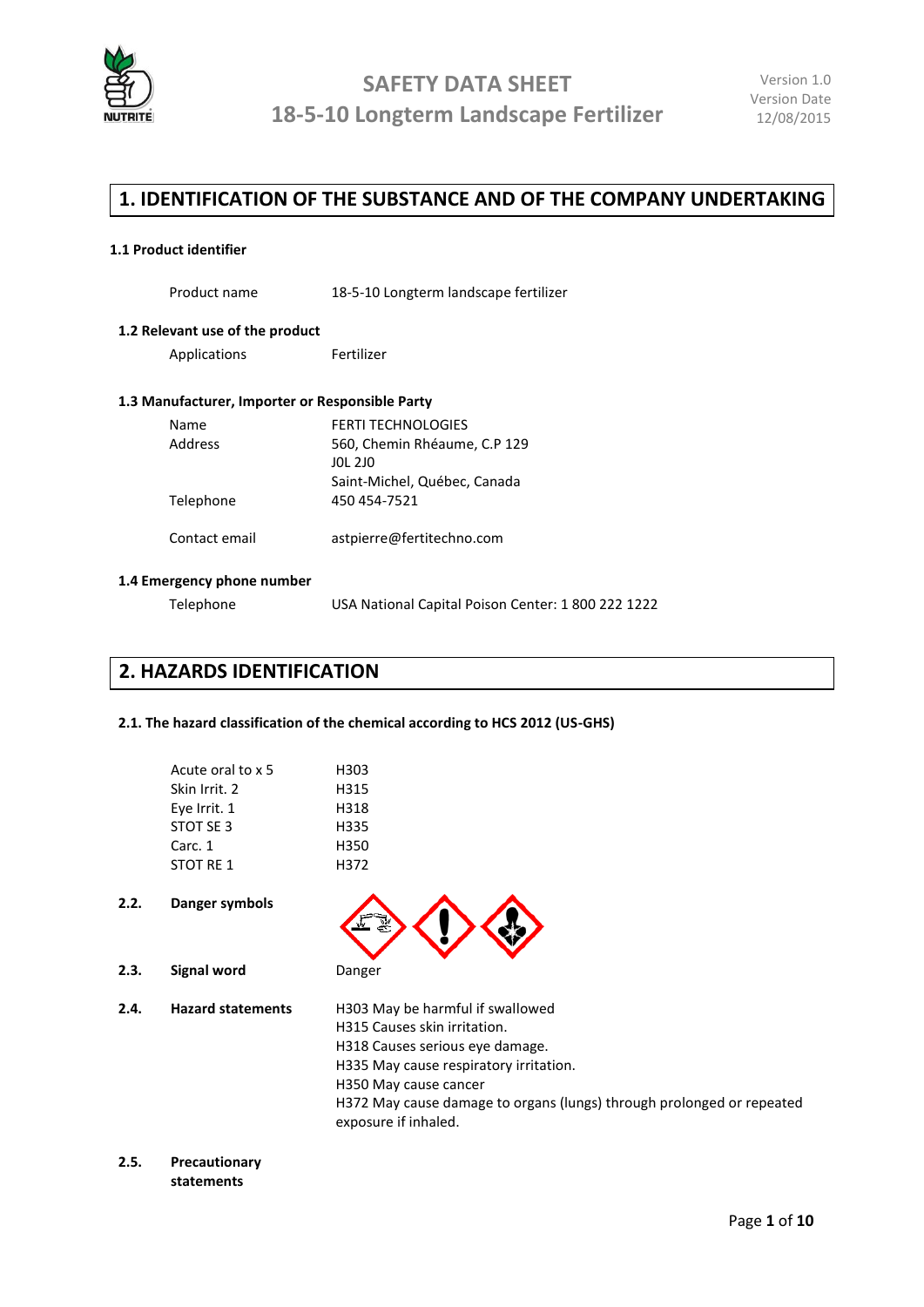

 $2.6.$ 

# **SAFETY DATA SHEET 18-5-10 Longterm Landscape Fertilizer**

| Prevention                | P201 Obtain special instructions before use.                                |
|---------------------------|-----------------------------------------------------------------------------|
|                           | P202 Do not handle until all safety precautions have been read and          |
|                           | understood.                                                                 |
|                           | P260 Do not breathe dust.                                                   |
|                           | P264 Wash hands thoroughly after handling.                                  |
|                           | P270 Do not eat, drink or smoke when using this product.                    |
|                           | P271 Use only outdoors or in a well-ventilated area.                        |
|                           | P280 Wear protective gloves/protective clothing/eye protection/face         |
|                           | protection.                                                                 |
| Response                  | P304+P340 IF INHALED: Remove person to fresh air and keep comfortable       |
|                           | for breathing.                                                              |
|                           | P305+P351+P338 IF IN EYES: Rinse cautiously with water for several minutes. |
|                           | Remove contact lenses, if present and easy to do. Continue rinsing.         |
|                           | P301+P312 IF SWALLOWED: Call a POISON CENTER/doctor if you feel unwell.     |
|                           | P330 Rinse mouth.                                                           |
|                           | P302+P352 IF ON SKIN: Wash with plenty of water.                            |
|                           | P362+P364 Take off contaminated clothing and wash it before reuse.          |
|                           | P314 Get medical advice/attention if you feel unwell.                       |
| Storage                   | P405 Store locked up.                                                       |
|                           |                                                                             |
| Disposal                  | P501 Dispose of contents/container according to local regulations.          |
|                           |                                                                             |
| <b>Description of any</b> |                                                                             |
| hazards not otherwise     | Not applicable.                                                             |
| classified                |                                                                             |

**2.7. % ingredient(s) with unknown acute toxicity** Not applicable.

## **3. COMPOSITION/INFORMATION ON INGREDIENTS**

|                    | <b>Chemical name</b>                                | CAS-Nr.    | <b>Concentration %</b> |
|--------------------|-----------------------------------------------------|------------|------------------------|
| $31 - 0 - 0$       | N,N"-(isobutylidene)diurea (98.0 %)                 | 6104-30-9  | $C = 40.0 %$           |
| Floranid           | Canola oil (2.0 %)                                  | n/a        |                        |
| Potassium sulfate  |                                                     | 7778-80-5  | $C = 15.9 %$           |
|                    | Diammonium phosphate as $P_2O_5$ (46 %)             | 7783-28-0  | $C = 10.8 %$           |
| <b>DAP</b>         | Nitrogen (mixture) (18 %)                           | mixture    |                        |
|                    | Fluorides, as F (1 %)                               |            |                        |
|                    | Gypsum (95 %)                                       | 13397-24-5 |                        |
| Calcium<br>sulfate | Crystalline silica (0.1 % - 1 %)                    | 14808-60-7 | $C = 10.5 %$           |
|                    | Humic acid $($ $1\%$ )                              | n/a        |                        |
|                    | Potassium magnesium sulfate (94.5 % - 99.5 %)       | 14977-37-8 |                        |
| K-Mag              | Sodium chloride (0.5 % - 2 %)                       | 7647-14-5  | $C = 9.5 %$            |
|                    | Other naturally-occurring minerals $(0.5 - 3.5 \%)$ |            |                        |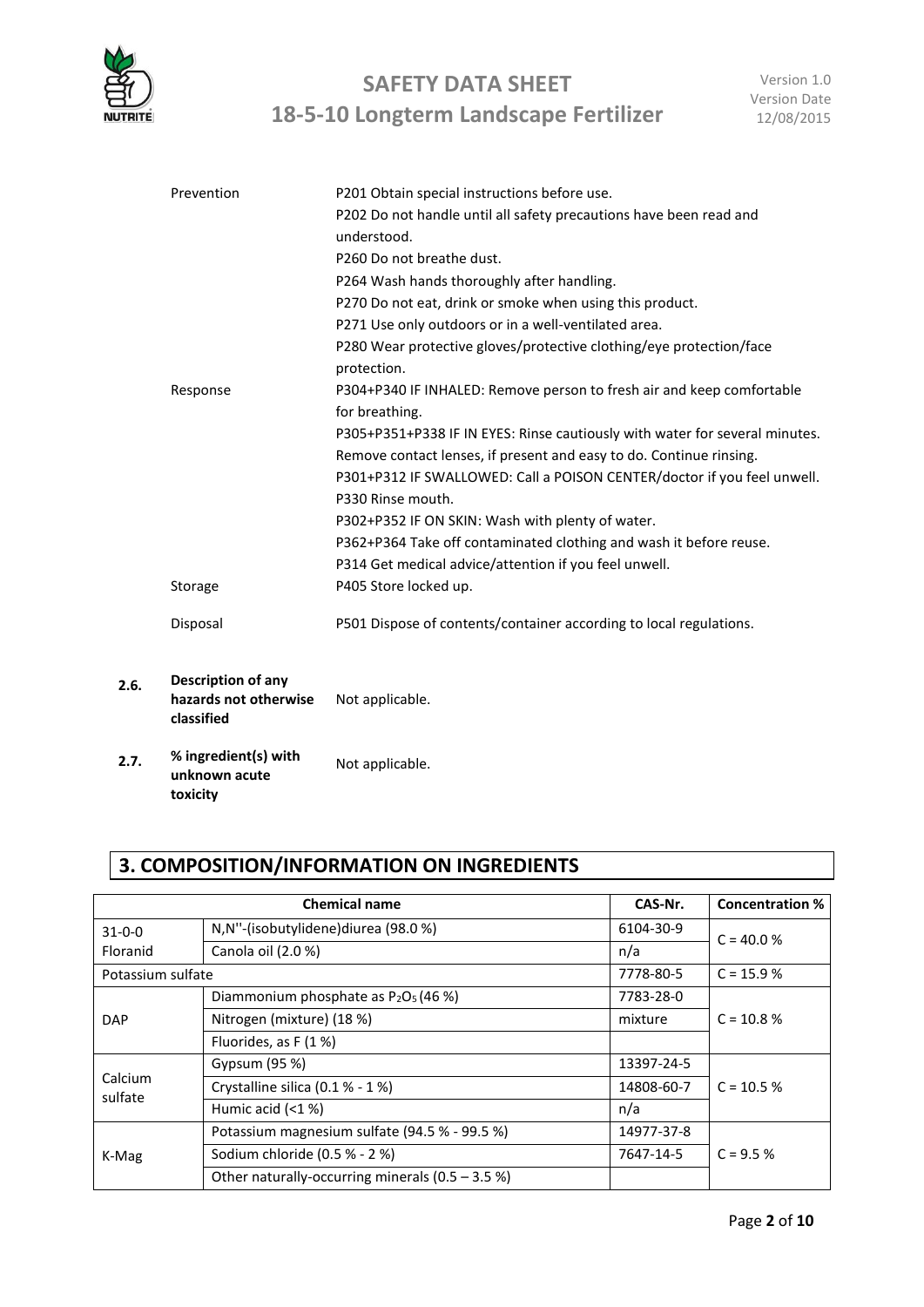

| Urea mixture    | Carbamide, Carbonyldiamide, Carbamidic Acid) (97.5%<br>99.7%) | $57-13-6$  |             |  |
|-----------------|---------------------------------------------------------------|------------|-------------|--|
|                 | Alkalinity as ammonia (150 ppm max)                           | mixture    | $C = 7.7 %$ |  |
|                 | Methylenediurea (0 % - 2.5 %)                                 | 13547-17-6 |             |  |
|                 | Biuret (0 % -1.5 %)                                           | 108-19-0   |             |  |
|                 | Iron Oxide (25 % - 35 %)                                      | 1309-37-1  |             |  |
|                 | Zinc Oxide (10 % - 15 %)                                      | 1314-13-2  |             |  |
|                 | Manganese Oxide (10 % - 15 %)                                 | 1344-43-0  |             |  |
|                 | Iron Sulfate (5 % - 10 %)                                     | 7720-78-7  |             |  |
| <b>Turf Mix</b> | Manganese Sulfate (3 % - 5 %)                                 | 7785-87-7  | $C = 3.6 %$ |  |
|                 | Zinc Sulfate (3 % - 5 %)                                      | 7733-02-0  |             |  |
|                 | Copper Oxide (3 % - 5 %)                                      | 7758-99-8  |             |  |
|                 | Copper Sulfate (3 % - 5 %)                                    | 1305-78-8  |             |  |
|                 | Calcium Oxide (3 % - 5 %)                                     | 1305-78-8  |             |  |
|                 | Iron Oxide (50 % - 65 %)                                      | 1309-37-1  |             |  |
| Iron            | Iron Sulfate (10 % - 20%)                                     | 7720-78-7  | $C = 1.7 %$ |  |
| oxysulfate      | Calcium Oxide $(3 % - 5 % )$                                  | 1305-78-8  |             |  |
| Manganese       | Manganese oxide (80 % - < 90 %)                               | 1344-43-0  | $C = 0.3 %$ |  |
| Sucrate         | Others components below reportable levels (10 % - 20 %)       | n/a        |             |  |

## **4. FIRST AID MEASURES**

| 4.1 First Aid measures after Inhalation                         |                                                                                                                                                                                                                                        |  |  |
|-----------------------------------------------------------------|----------------------------------------------------------------------------------------------------------------------------------------------------------------------------------------------------------------------------------------|--|--|
| Following inhalation                                            | Remove to fresh air. If not breathing, give artificial respiration. If breathing<br>is difficult, give oxygen. Use oxygen as required, provided by a qualified<br>operator. Get medical attention if irritation develops and persists. |  |  |
| 4.2 First Aid measures after Skin exposure                      |                                                                                                                                                                                                                                        |  |  |
| Following skin contact                                          | Wash off immediately with plenty of water for at least 15 minutes. Take off<br>contaminated clothing and shoes immediately. Wash contaminated<br>clothing before re-use. Get medical attention if irritation develops and<br>persists. |  |  |
| 4.3 First Aid measures after Eye exposure                       |                                                                                                                                                                                                                                        |  |  |
| Following eye contact                                           | Rinse immediately with plenty of water, also under the eyelids, for at least<br>15 minutes. Get medical attention if irritation develops and persists.                                                                                 |  |  |
| 4.4 First Aid measures after Ingestion                          |                                                                                                                                                                                                                                        |  |  |
| Following ingestion                                             | Induce vomiting, but only if victim is fully conscious. Never give anything by<br>mouth to an unconscious person. Drink 1 or 2 glasses of water. Do not give<br>milk or alcoholic beverages. Call a physician.                         |  |  |
| 4.5 Most important symptoms and effects, both acute and delayed |                                                                                                                                                                                                                                        |  |  |
| <b>INHALATION</b>                                               | Respiratory irritation.                                                                                                                                                                                                                |  |  |
| <b>SKIN</b>                                                     | Skin irritation, redness,                                                                                                                                                                                                              |  |  |
| EYES                                                            | Causes serious eye damage                                                                                                                                                                                                              |  |  |
| <b>INGESTION</b>                                                | May be fatal if a large quantity has been ingested: Abdominal pain.<br>Diarrhea. Nausea. Vomiting. May cause drowsiness and loss of<br>coordination.                                                                                   |  |  |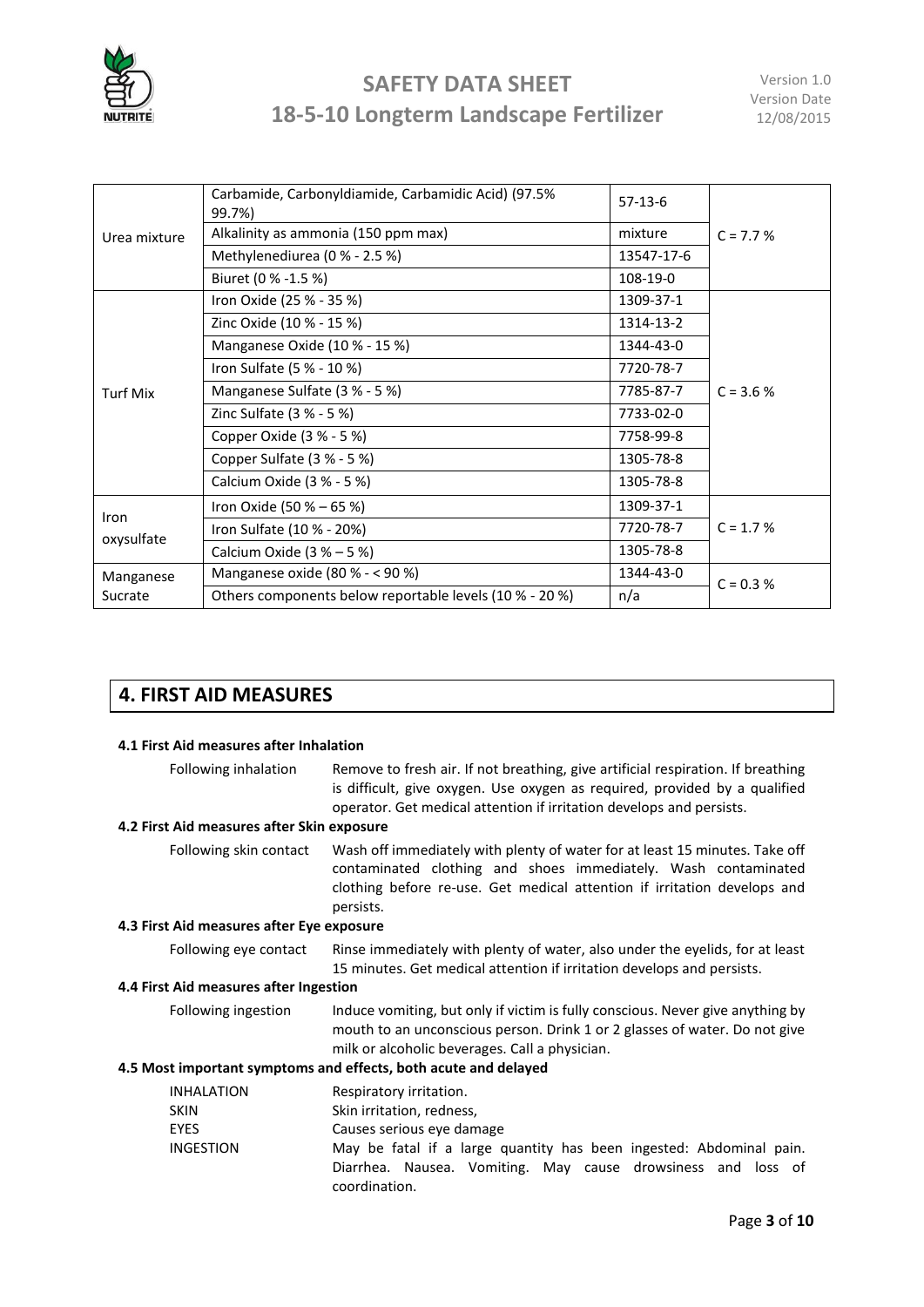

### **4.6 Indication of any immediate medical attention and special treatment needed**

Notes to physician: Treat symptomatically.

### **5. FIREFIGHTING MEASURES**

| 5.1 Extinguishing media                                                                              | Suitable:<br>Use extinguishing agent suitable for type of surrounding fire. Avoid excessive<br>water to minimize runoff. Prevent firefighter water from entering the<br>environment.<br>Small fires: Water spray, foam, dry chemical or CO2<br>Large fires: Water spray, fog or foam.                                                                                                                                                                                                                                                                                                     |
|------------------------------------------------------------------------------------------------------|-------------------------------------------------------------------------------------------------------------------------------------------------------------------------------------------------------------------------------------------------------------------------------------------------------------------------------------------------------------------------------------------------------------------------------------------------------------------------------------------------------------------------------------------------------------------------------------------|
| 5.2 Special hazards arising<br>from chemical or mixture<br>during the fire<br>5.3 Special Protective | Unsuitable: None known.<br>Container may rupture on heating. Cool closed containers exposed to fire with<br>water spray. Do not allow run-off from firefighting to enter drains or water<br>courses. Explosive reactions with oxidizing agents such as potassium chlorate<br>and/or peroxides. In case of fire hazardous decomposition products may be<br>produced such as:<br>Sulphur oxides<br>Ammonia<br>$\overline{\phantom{0}}$<br>Carbon monoxide<br>$\overline{\phantom{a}}$<br>Carbon dioxide (CO2)<br>In the event of fire and/or explosion do not breathe fumes. In the case of |
| <b>Precautions or equipment</b><br>for firefighters                                                  | respirable dust and/or fumes, use self-contained breathing apparatus and dust<br>impervious protective suit.                                                                                                                                                                                                                                                                                                                                                                                                                                                                              |

## **6. ACCIDENTAL RELEASE MEASURES**

| 6.1 Personal precautions,<br>protective equipment | Wear personal protective equipment.                       |
|---------------------------------------------------|-----------------------------------------------------------|
| 6.2 Emergency procedures                          | Unprotected persons must be kept away.                    |
|                                                   | Evacuate personnel to safe areas.                         |
|                                                   | Provide adequate ventilation.                             |
|                                                   | Avoid dust formation.                                     |
|                                                   | Avoid breathing dust.                                     |
|                                                   | Avoid contact with skin, eyes and clothing.               |
| 6.3 Methods and materials                         | Do not flush into surface water or sanitary sewer system. |
| used for containment                              | Prevent further leakage or spillage if safe to do so.     |
|                                                   | Do not let product enter drains.                          |
| 6.4 Clean-up procedures                           | Use mechanical handling equipment.                        |
|                                                   | Clean contaminated surface thoroughly.                    |
|                                                   | Pick up and arrange disposal without creating dust.       |
|                                                   | Use a suitable vacuum cleaner.                            |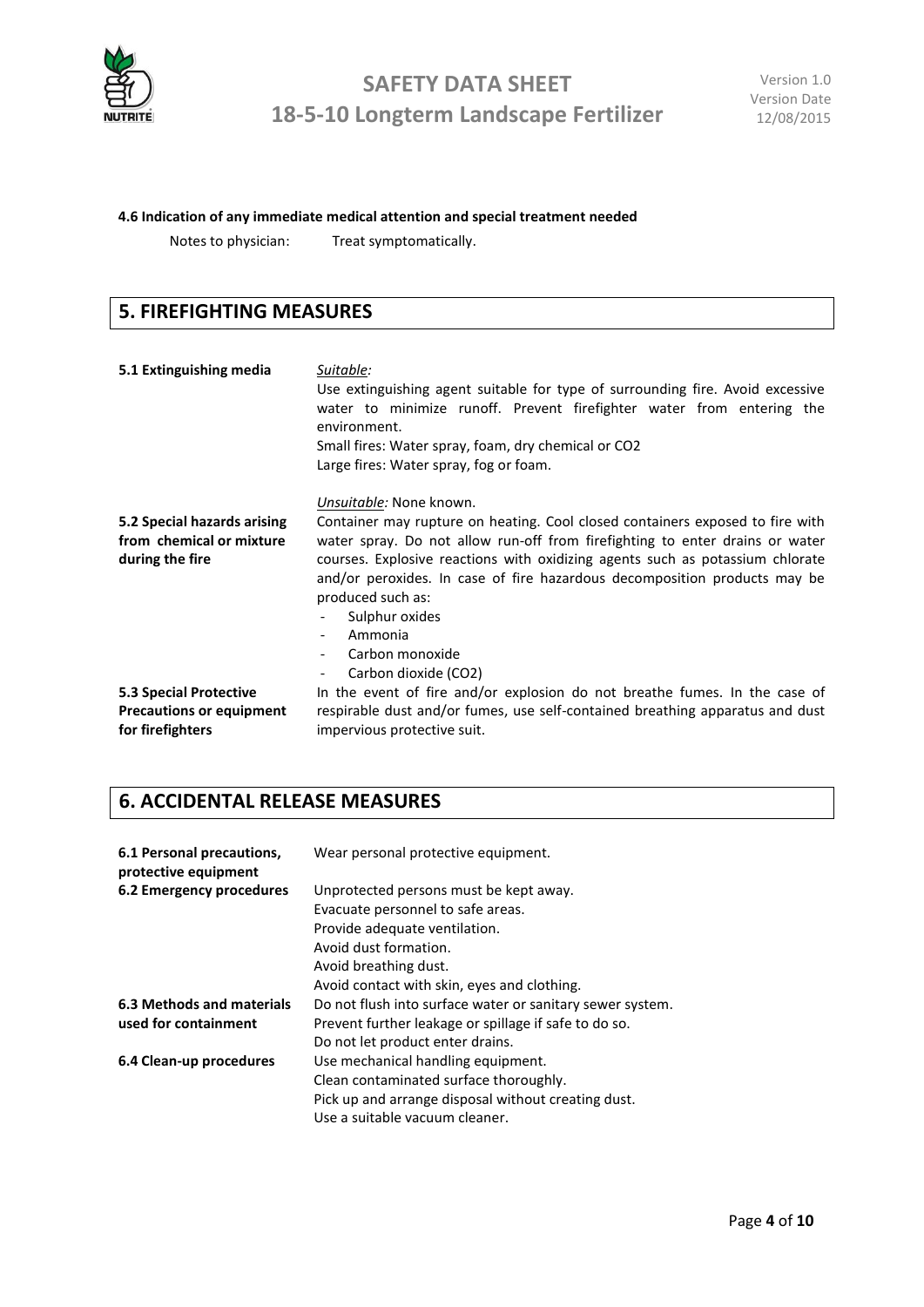

### **7. HANDLING AND STORAGE**

| 7.1 Precautions for safe | Handle with care.                                                          |  |
|--------------------------|----------------------------------------------------------------------------|--|
| handling                 | Wear personal protective equipment.                                        |  |
|                          | Use only in well-ventilated areas.                                         |  |
|                          | Avoid dust formation.                                                      |  |
|                          | Provide exhaust ventilation if dust is formed.                             |  |
|                          | Dust must be extracted directly at the point of origin.                    |  |
|                          | Avoid breathing dust.                                                      |  |
|                          | Avoid contact with skin, eyes and clothing.                                |  |
| 7.2 Conditions for safe  | Keep containers tightly closed in a dry, cool and well-ventilated place.   |  |
| storage                  | Containers should be protected against falling down.                       |  |
|                          | Containers which are opened must be carefully resealed and kept upright to |  |
|                          | prevent leakage.                                                           |  |
|                          | Store away from incompatible substances.                                   |  |

### **8. EXPOSURE CONTROLS/PERSONAL PROTECTION**

### **8.1 ACGIH-Threshold Limit Value (TLV)**

Exposure limit values of the components: Respirable crystalline silica dust: ACGIH TLV® = 0,025 mg/m<sup>3</sup> Calcium carbonate: ACGIH TLV® = 10 mg/m<sup>3</sup>

### **8.2 OSHA-Permissible Exposure Limit (PEL)**

Exposure limit values of the components:

| <b>Component / CAS</b>     | TLV, 8H (OSHA, PEL)                                   |  |
|----------------------------|-------------------------------------------------------|--|
|                            | mg/m <sup>3</sup>                                     |  |
| Quartz (SiO2)              | Total dust: 30 mg/m <sup>3</sup> / %SiO2+2 (OSHA Z-3) |  |
| CAS N°: 14808-60-7         | Respirable: 10 mg/m <sup>3</sup> / %SiO2+2 (OSHA Z-3) |  |
|                            | Respirable: 250 mppcf / %SiO2+5 (OSHA Z-3)            |  |
| Limestone                  | Total dust: 15 mg/m <sup>3</sup> (OSHA Z-1)           |  |
| CAS N°: 1317-65-3          | Respirable: 5 mg/m <sup>3</sup> (OSHA Z-1)            |  |
| Particulates Not Otherwise | Total dust: 15 mg/m <sup>3</sup> (OSHA Z-1)           |  |
| Regulated (PNOR) :         | Respirable: 5 mg/m <sup>3</sup> (OSHA Z-1)            |  |

### **8.3 Any other exposure limit used or recommended by chemical manufacturer**

Non applicable

### **8.4 Engineering Controls**

Provide exhaust ventilation if dust is formed. Dust must be extracted directly at the point of origin. Apply technical measures to comply with the occupational exposure limits.

### **8.5 Personal Protective Equipment**

Hand protection: Gloves

Gloves must be inspected prior to use. Replace when worn.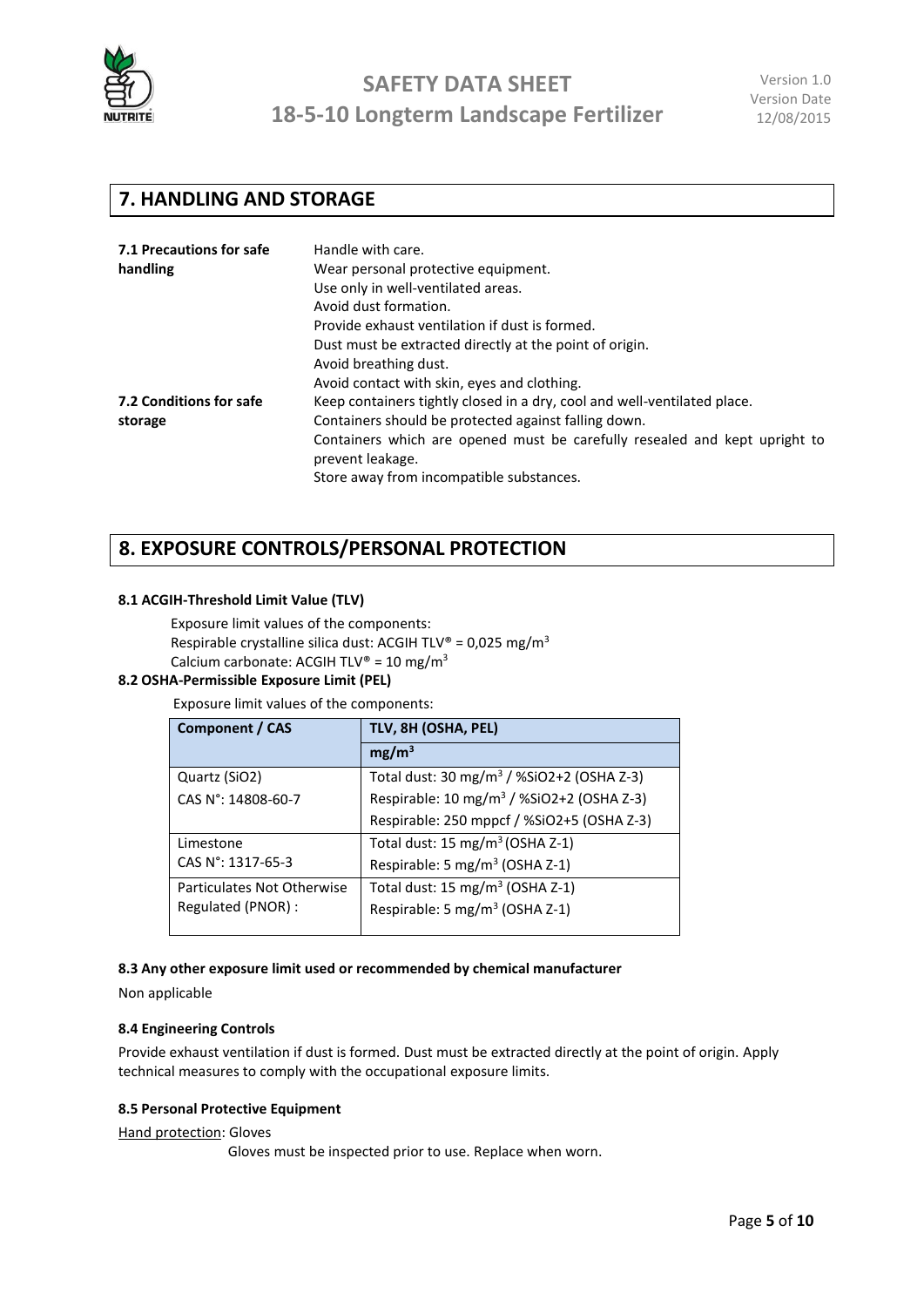

Eye protection: Do not wear contact lenses. Wear as appropriate: Safety glasses with side-shields

### Body protection: Long sleeved clothing

Respiratory protection: A NIOSH approved air purifying respirator with a type 95 (R or P) particulate filter may be used under conditions where airborne concentrations are expected to exceed exposure limits. Protection provided by air purifying respirators is limited (see manufacturer's respirator selection guide). Use a positive pressure air supplied respirator if there is potential for uncontrolled release, exposure levels are not known or any other circumstances where air purifying respirators may not provide adequate protection. A respiratory protection program that meets OSHA's 29 CFR 1910.134 and ANSI Z88.2 requirements must be followed if workplace conditions warrant a respirator use.

Hygiene measures: Wash hands before breaks and at the end of workday. Remove and wash contaminated clothing before re-use. Keep working clothes separately.

### **9. PHYSICAL AND CHEMICAL PROPERTIES**

### **Information of basic physical and chemical properties**

| Appearance (physical<br>state, colour, etc.)    | Multicolored granules, solid |
|-------------------------------------------------|------------------------------|
| Odour                                           | <b>Odourless</b>             |
| Odour threshold                                 | Not applicable               |
| рH                                              | No data available            |
| Melting point/freezing<br>point;                | No data available            |
| Boiling point                                   | Not applicable               |
| <b>Boiling Range</b>                            | Not applicable               |
| Flash point                                     | No data available            |
| Evaporation rate                                | Not applicable               |
| Flammability                                    | Not flammable                |
| Upper/lower flammability<br>or explosive limits | No data available            |
| Oxidising properties                            | No data available            |
| Vapour pressure                                 | Not applicable               |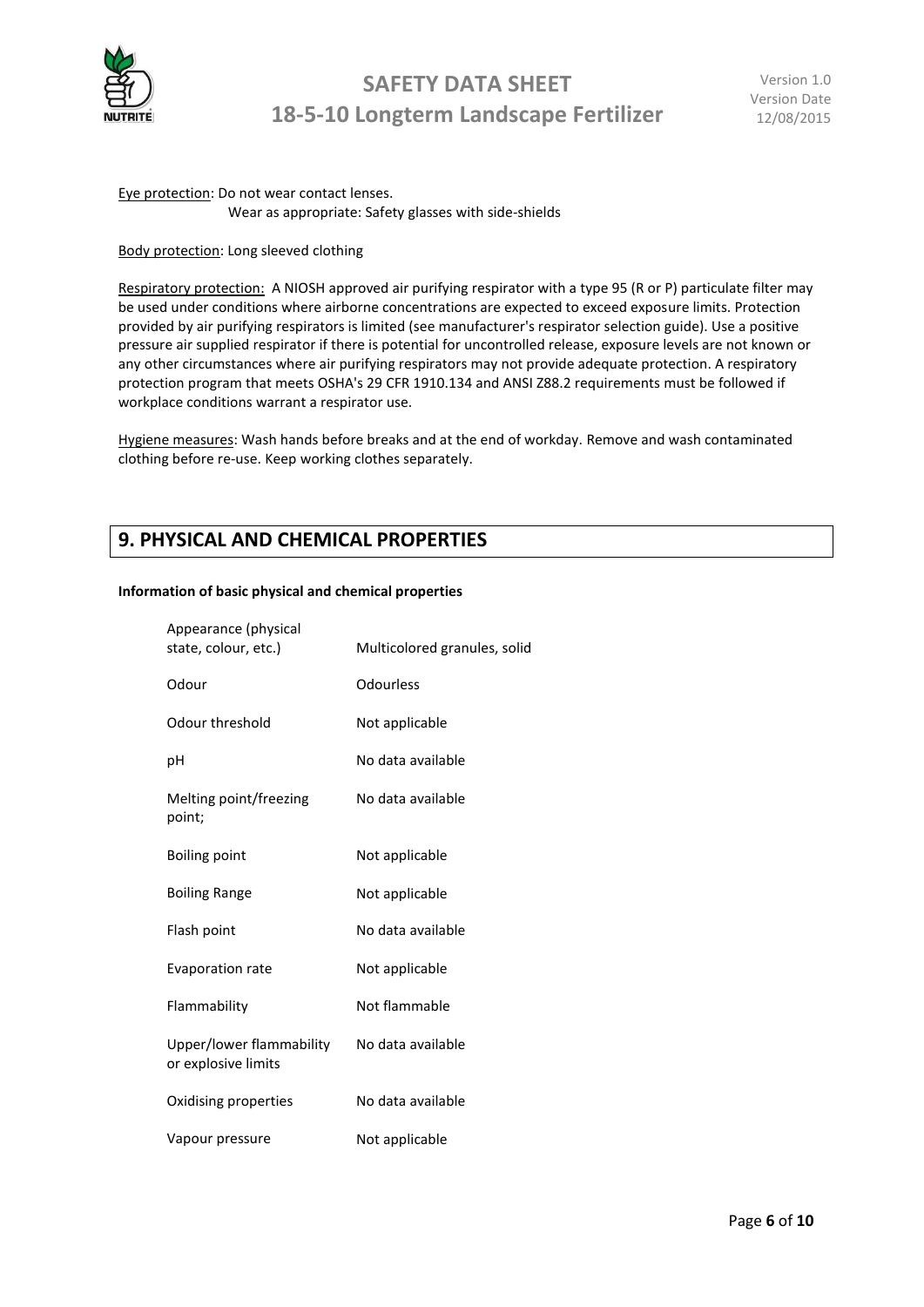

| Vapour density                              | No data available |
|---------------------------------------------|-------------------|
| Density                                     | 57 lbs./ $ft^3$   |
| Solubility in water                         | Partially soluble |
| <b>Other Solvents</b>                       | No data available |
| Partition coefficient (n-<br>octanol/water) | No data available |
| Auto ignition temperature                   | No data available |
| Decomposition<br>temperature                | No data available |
| Viscosity                                   | Not applicable    |

## **10. STABILITY AND REACTIVITY**

| <b>10.1 Reactivity</b>                     | Not reactive under normal storage and handling condition                                                                                                                                                                                                                                                        |
|--------------------------------------------|-----------------------------------------------------------------------------------------------------------------------------------------------------------------------------------------------------------------------------------------------------------------------------------------------------------------|
| 10.2 Chemical stability                    | Stable under recommended storage conditions.                                                                                                                                                                                                                                                                    |
| 10.3 Possibility of hazardous<br>reactions | Hazardous polymerization does not occur.                                                                                                                                                                                                                                                                        |
| 10.4 Conditions to avoid                   | Keep at temperatures below 5374 °F (190 °C)                                                                                                                                                                                                                                                                     |
| 10.5 Incompatible materials                | Strong oxidizing agents, Chlorates and Hypochlorites                                                                                                                                                                                                                                                            |
| 10.6 Hazardous decomposition<br>products   | During a fire, smoke may contain the original material in addition to combustion<br>products of varying composition which may be toxic and/or irritating. Combustion<br>products may include and are not limited to: Nitrogen oxides. Hydrogen fluoride.<br>Hydrogen chloride. Carbon monoxide. Carbon dioxide. |

## **11. TOXICOLOGICAL INFORMATION**

| <b>11.1 Measures of Toxicity</b>   |                                               |  |
|------------------------------------|-----------------------------------------------|--|
| Acute toxicity:                    | Ingredients:                                  |  |
|                                    | Copper sulfate LD50 Oral (Rat): 482 mg/kg     |  |
| Skin corrosion/irritation:         | May irritate skin through mechanical abrasion |  |
| Serious eye damage/irritation:     | May cause eye irritation                      |  |
| Respiratory or skin sensitisation: | No data available                             |  |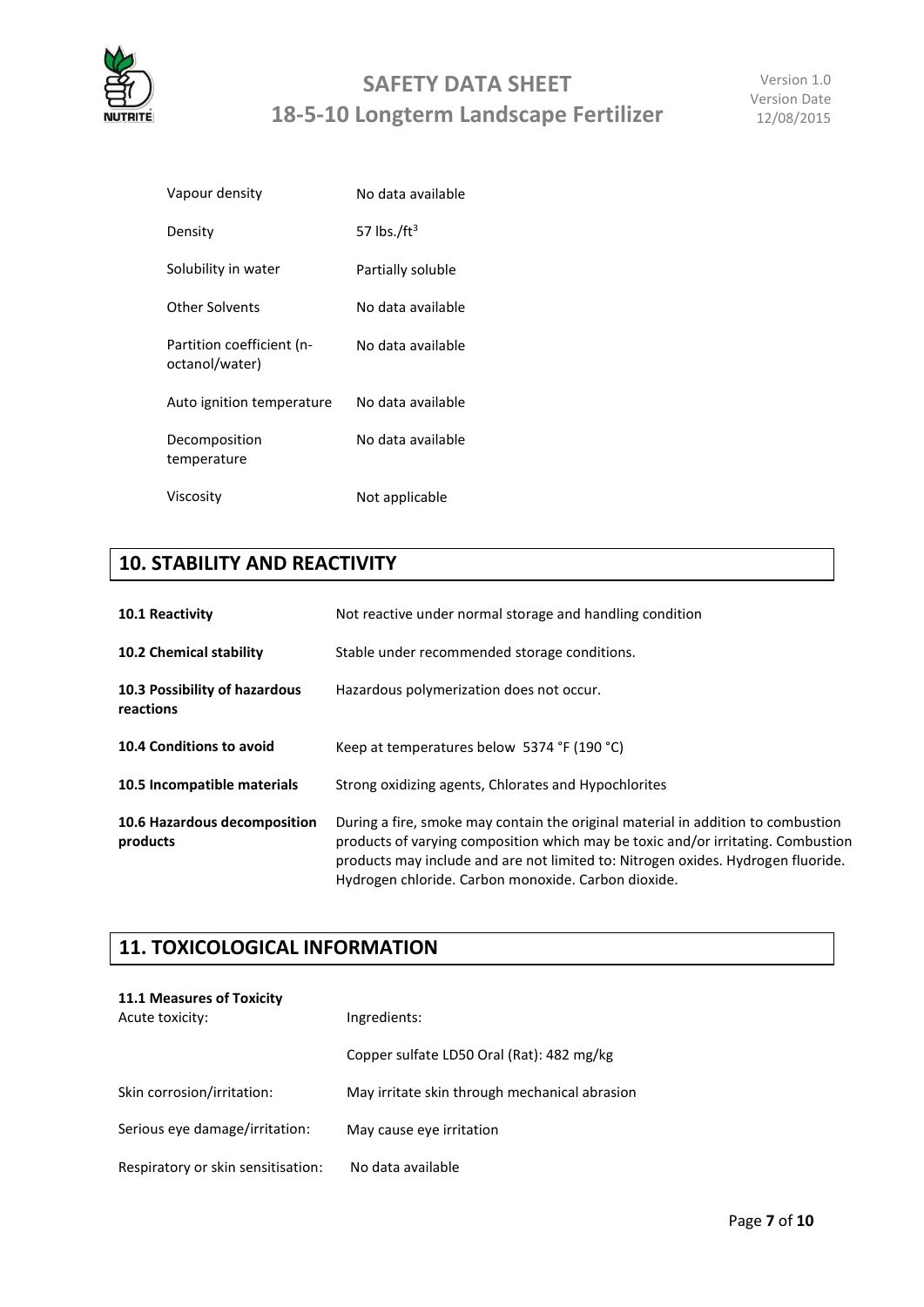

| 11.2 Listed in IARC or considered | Quartz (SiO <sub>2</sub> ) CAS N°: 14808-60-7                                                                                                                                          |
|-----------------------------------|----------------------------------------------------------------------------------------------------------------------------------------------------------------------------------------|
| carcinogen by NTP or OSHA         | Group 1 (IARC), Volume 68, 100C                                                                                                                                                        |
| 11.3 Further information          | This product contains prismatic tremolite (e.g., cleavage fragments) as an<br>impurity. Sufficient exposure to respirable prismatic tremolite dust may<br>cause serious lung problems. |

## **12. ECOLOGICAL INFORMATION**

| 12.1 Toxicity                         | May be toxic to aquatic life. In sufficient quantity may deplete oxygen<br>required by aquatic life. May cause eutrophication of ponds and lakes. |
|---------------------------------------|---------------------------------------------------------------------------------------------------------------------------------------------------|
|                                       | Potassium sulfate:                                                                                                                                |
|                                       | Toxicity to fish :                                                                                                                                |
|                                       | LC50: 653 mg/l                                                                                                                                    |
|                                       | Exposure time: 96 h                                                                                                                               |
|                                       | Species: Lepomis macrochirus                                                                                                                      |
|                                       | Toxicity to daphnia and other aquatic invertebrates:                                                                                              |
|                                       | EC50: 2900 mg/l (Exposure time: 72h)                                                                                                              |
|                                       | Species: Desmodesmus subspicatus (green algae) Silica:                                                                                            |
|                                       | Toxicity to Algae and Crustacea                                                                                                                   |
|                                       | IC50: 440 mg/L (Exposure time: 72 Hours)                                                                                                          |
|                                       | Species: Algae                                                                                                                                    |
|                                       | EC50: 7600 mg/L (Exposure time: 48 Hours)                                                                                                         |
|                                       | Species: Daphnia magna                                                                                                                            |
|                                       | Carbonate calcium:                                                                                                                                |
|                                       | Toxicity to fish :                                                                                                                                |
|                                       | LC50: > 10000 mg/l                                                                                                                                |
|                                       | Exposure time: 96 h                                                                                                                               |
|                                       | Species: Oncorhynchus mykiss (rainbow trout)                                                                                                      |
|                                       | Toxicity to daphnia and other aquatic invertebrates:                                                                                              |
|                                       | EC50: > 1000 mg/l (Exposure time: 48 h)                                                                                                           |
|                                       | Species: Daphnia magna (Water flea)                                                                                                               |
| 12.2 Persistence and<br>degradability | No data available                                                                                                                                 |
| 12.3 Bioaccumulative potential        | No data available                                                                                                                                 |
| 12.4 Mobility in soil                 | No data available                                                                                                                                 |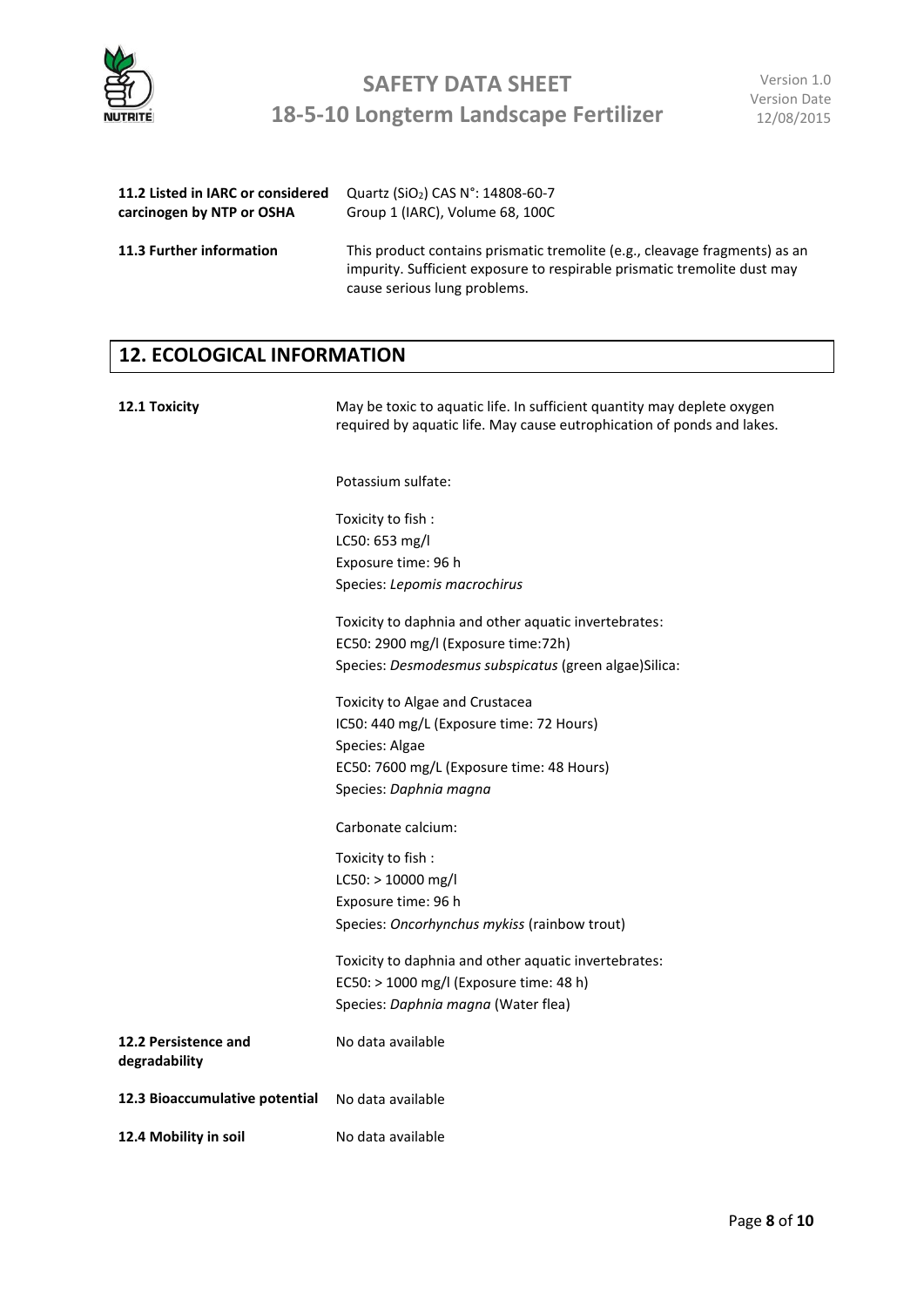

### **12.5 Other adverse effects** May release ammonium ions that are toxic to fish. Un-ionized ammonia concentrations above 0.02 mg/l are considered toxic in fresh water. May release phosphates which will result in algae growth, increased turbidity, and depleted oxygen. At extremely high concentrations, this may be hazardous to fish or other marine organisms. Release to watercourses may cause effects downstream. Fish 96 hour LC50, OECD Guidelines 203 (rainbow trout): >86mg/L.

### **13. DISPOSAL CONSIDERATIONS**

| 13.1 Disposal methods to<br>employ                                                                    | Recover or recycle if possible. Properly characterize all waste materials.<br>Consult federal, state/provincial and local regulations regarding the proper<br>disposal of this material. Prevent material from entering sewers, storm<br>drains, other unauthorized treatment drainage systems, and natural<br>waterways. Empty containers should be taken to an approved waste<br>handling site for recycling or disposal. |
|-------------------------------------------------------------------------------------------------------|-----------------------------------------------------------------------------------------------------------------------------------------------------------------------------------------------------------------------------------------------------------------------------------------------------------------------------------------------------------------------------------------------------------------------------|
| 13.2 Description of<br>appropriate disposal<br>containers to use                                      | No data available                                                                                                                                                                                                                                                                                                                                                                                                           |
| 13.3 Description of the<br>physical and chemical<br>properties that may affect<br>disposal activities | No data available                                                                                                                                                                                                                                                                                                                                                                                                           |
| 13.4 Language discouraging<br>sewage disposal.                                                        | No data available                                                                                                                                                                                                                                                                                                                                                                                                           |
| 13.5 Any special precautions<br>for landfills or incineration<br>activities                           | No data available                                                                                                                                                                                                                                                                                                                                                                                                           |

### **14. TRANSPORT INFORMATION**

| <b>UN Number</b>                        |  |
|-----------------------------------------|--|
| UN proper shipping name                 |  |
| <b>Transport hazard classes</b>         |  |
| <b>Packing group</b>                    |  |
| <b>Environmental hazards</b>            |  |
| <b>Guidance On transport in</b><br>bulk |  |